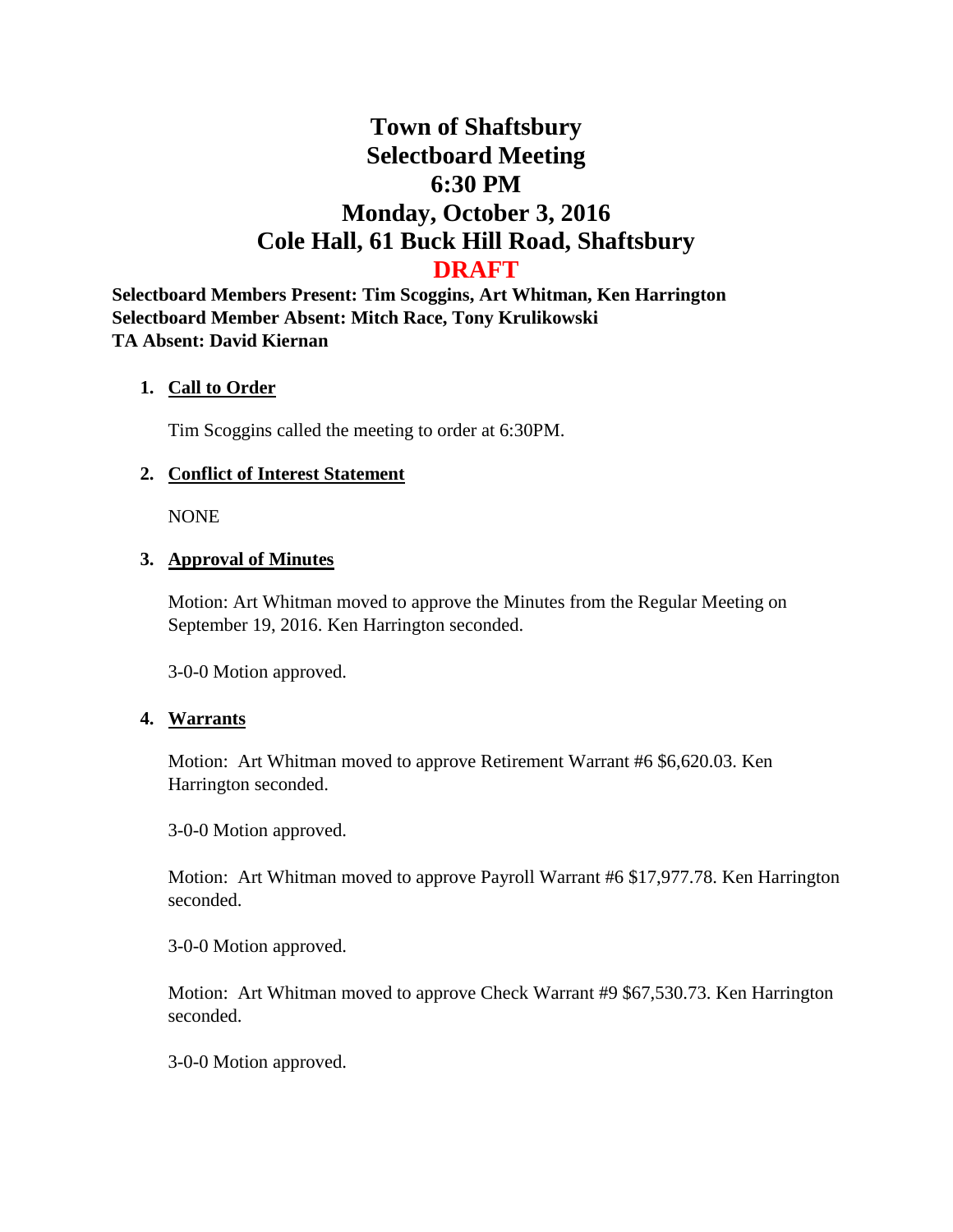#### **5. Announcements**

Tim Scoggins noted that the Town Administrator was out of town, the Treasurer was absent due to illness, and the Road Foreman was also not in attendance at tonight's meeting.

## **6. Public Comments**

**NONE** 

# **7. Treasurer's Report**

Melanie Dexter sent a report to Tim Scoggins prior to the meeting. Ms. Dexter said that tax revenues are coming in and expenses are at expected levels. Ms. Dexter also reminded the public that her office hours are Monday through Friday from 10:00AM until 1:00PM if residents would like a receipt for their tax payments. The external auditors have conducted their annual review but we are still awaiting their report.

Ken Harrington asked if the Town has enough cash on hand so that it will not have to draw from its line of credit and Mr. Scoggins confirmed that it did.

## **8. Road Foreman Report**

Mr. Scoggins said that he had no direct road report but indicated that the road crew was back to performing routine maintenance and grading. Ken Harrington asked if Steve Washburn had been able to have the body of the tandem truck repainted. Art Whitman said that the company he suggested (Kaiser) was contacted but that they do not do that type of work anymore and the Town is looking for a company that does sandblasting.

## **9. PFOA – Landfill Update**

Tim Scoggins reported that the test results from the remaining monitoring wells at the former landfill site had come back and that those wells came in below State standards. Mr. Scoggins pointed out that one of the monitoring wells tested in the summer that came back above 20 parts per trillion (ppt) recently tested at 17 ppt, which is lower than State standards. Mr. Scoggins went on to say that it's safe to say that the Town does not have a PFOA problem at the landfill.

Art Whitman then said that on September  $28<sup>th</sup>$ , members of the Board met with Rep. Alice Miller, Sen. Dick Sears, Sen. Brian Campion, Alyssa Schuren and Chuck Schwer (each from the State of Vermont). Mr. Whitman said that the topic of "probable responsible parties" was discussed and he felt there needed to be a distinction made between companies such as DuPont and St. Gobain who used chemical compounds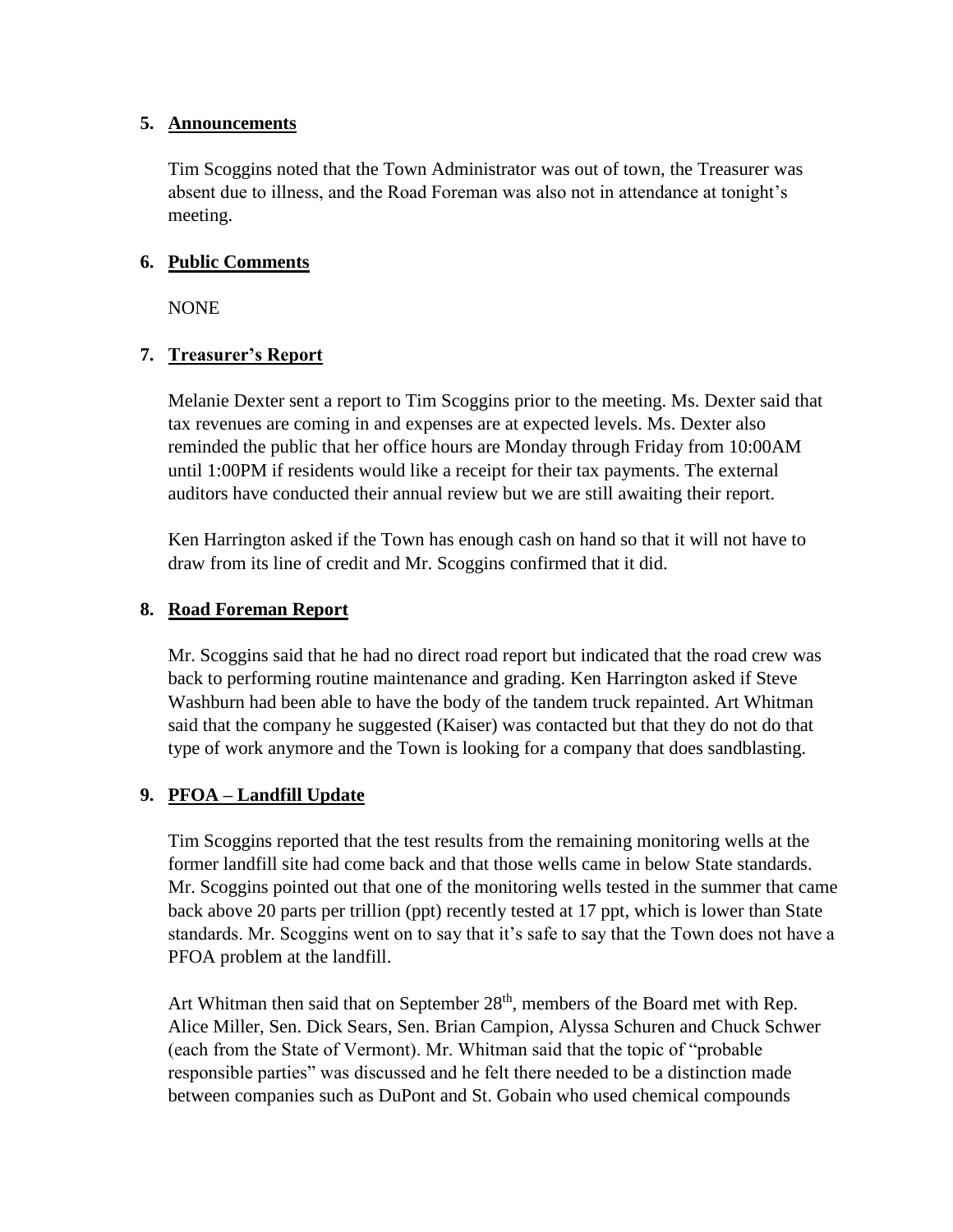containing PFOA and entities such as the Town of Shaftsbury who simply operated a landfill under the guidance of the State of Vermont. The State said that this distinction could not be made under the current laws but recognized that any remediation efforts could be a burden for certain towns. Mr. Whitman said that although Shaftsbury may have "dodged the bullet" but he encouraged the Town to keep on the State about properly defining responsible parties in order to set a precedent.

Ken Harrington asked if the State was going to mandate future regular tests for wells. Art Whitman said that only a couple of wells had been flagged for another round of testing in the spring.

# **10. Sidewalk Project Corner of 7A and Church**

# **a. Change Order 1 – Return Street Lighting into project**

Tim Scoggins reported that although the sidewalk project had been approved last week without the alternate item regarding the lighting included, he learned that a previous Board had negotiated with a landowner for an easement to put the lights in. David Kiernan wrote up a Change Order for the project to include the lighting so that the Town could fulfill the extent of the Easement Agreement.

Mr. Scoggins asked for a Motion to issue the Change Order to include the street lights.

Motion: Art Whitman moved to issue the Change Order. Ken Harrington seconded.

Ken Harrington objected to the total cost of the project and the requirements that had to be met as a result of receiving federal funding for the cost.

3-0-0 Motion approved.

## **11. Citizen Petition to Raise Speed Limit on VT Route 7**

Tim Scoggins reminded the Board that a resident of Dorset, Mr. Keene, attended a meeting earlier in the summer regarding a petition to raise the speed limit on Route 7 from 55 mph and 65 mph. Art Whitman said that he believed that the petition wouldn't have much luck as he was under the impressed the limit followed federal standards because of the class of road. Ken Harrington said that he personally had no opposition to the petition but couldn't recall a road without a median that had a speed limit of 65 mph.

Art Whitman asked for clarification on what exactly Mr. Keene was seeking from the Board. Mr. Scoggins said that he believed Mr. Keene wants the Town to proactively support the speed increase. It was agreed that the Board was not inclined to do so at this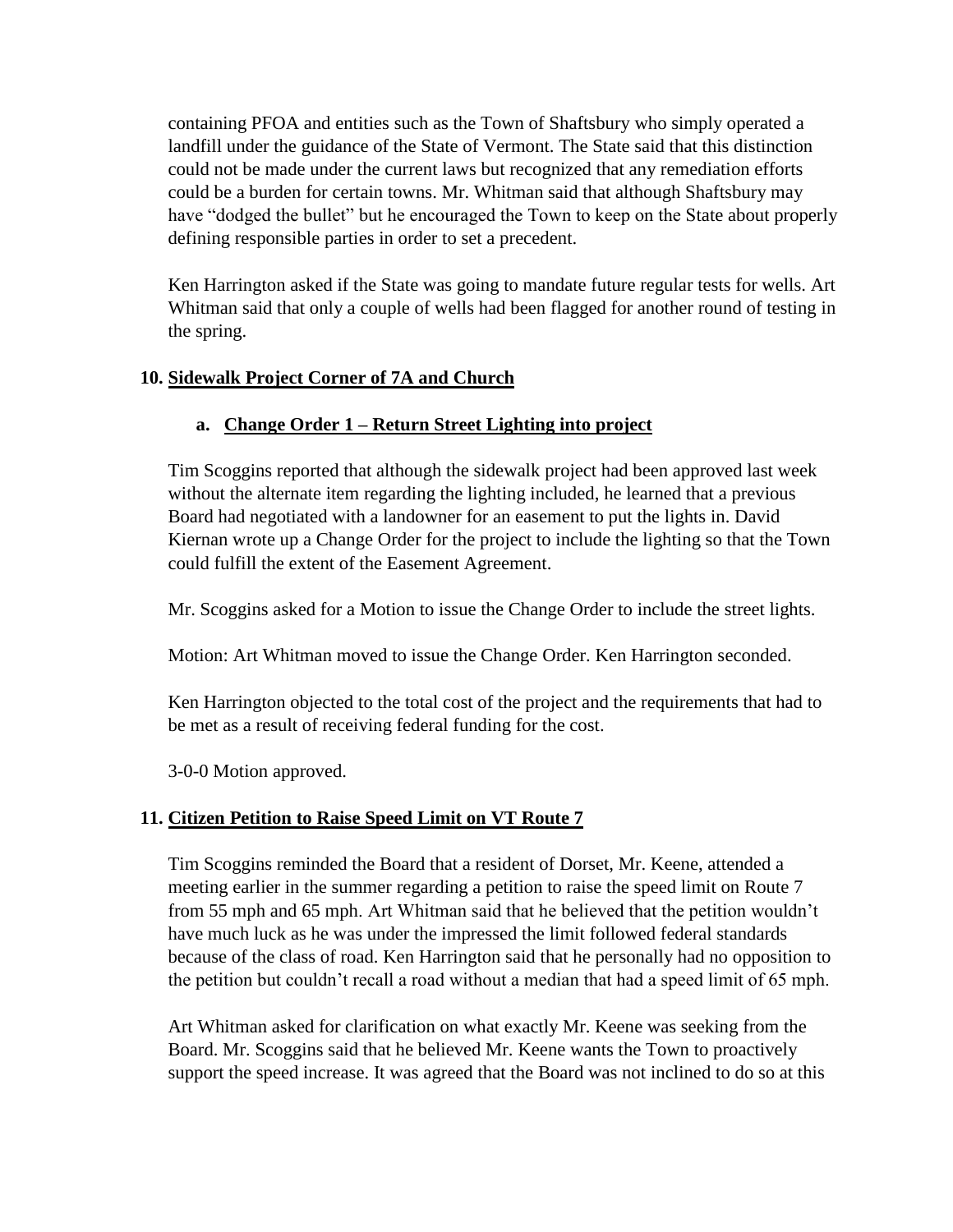time but that he would add it as an action item for formal discussion when a full Board was in attendance.

# **12. Closure of Cleveland Avenue – October 31, 2016**

Tim Scoggins asked for a Motion to close Cleveland Avenue to traffic as the Town does every Halloween.

Motion: Art Whitman moved to close Cleveland Avenue between the hours of 4:30PM and 8:30PM on October 31, 2016. Ken Harrington seconded.

3-0-0 Motion approved.

Art Whitman asked if the Town would be sponsoring a parade or hay ride this year. Tim Scoggins said that he had not heard of any events yet.

# **13. Other Business**

Art Whitman said that he believed that the public should hear an update on the Town's discussions regarding the former Dailey's building on Route 7A. Mr. Whitman said that the Town has expressed an interest in purchasing the building and the current owner, Mr. Peckham, is interested in selling the building. The Town has gone through the building and put together a checklist of needs for the municipal offices, the most significant being a vault for land and vital records. Mr. Whitman went on to say that the Town has hired an engineer to determine the cost of an appropriate-sized, ADA-accommodating vault to hold records for the next few years. Mr. Whitman stressed that any decision would be put to the voters in March.

Tim Scoggins reminded the public that the Town had budgeted for improvements to Cole Hall but that the cost of repairs plus much-needed modifications (including private offices) would total more than \$300,000.00. Mr. Scoggins indicated that the cost of purchasing the Dailey's building, which would be ideal for municipal offices, would be a better use of budgetary resources. Mr. Scoggins went on to say that the purchase of the building, plus the construction of the proposed garage, would be feasible for the Town given funds reserved for the proposed \$1.5 million garage project that have been retained over the past few years.

Mr. Scoggins said that discussions would continue with Peckham.